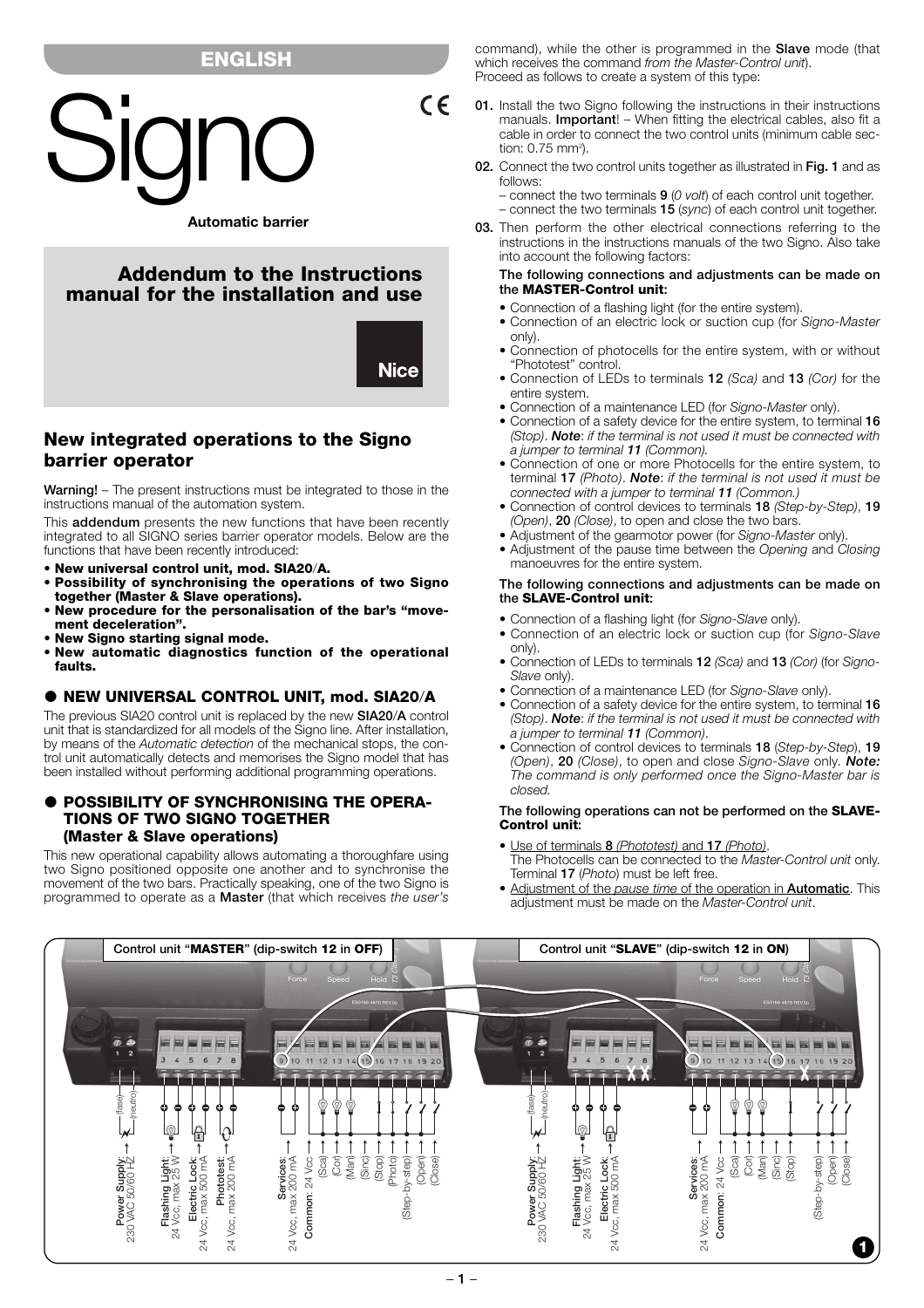

- Selection of the operational mode and Auxiliary Operations. Only the "**Electric lock / Suction cup**" operations can be selected with Dip-switch **8** on the *Slave-Control unit*. The other modes and operations must be selected on the *Master-Control unit*. **Note:** If Buffer batteries are used, each automation must have its own battery.
- **04.** Apply power to each of the Control units once the various electrical connections have been completed, and perform procedure "3.10 – checking the connections", described in the two Signo instruction manuals, on each of the control units.
- **05.** Complete the *Signo-Master* installation by carrying out the "Testing" procedure described in the two Signo instruction manuals. Once completed, **leave dip-switch 12 in OFF** (the Signo is assigned the "Master" function with this setting).
- **06.** Complete the *Signo-Slave* installation by carrying out the "5 Testing" procedure described in the two Signo instruction manuals. Once completed, **leave dip-switch 12 in ON** (the Signo is assigned the "Slave" function with this setting).

### **NEW PROCEDURE FOR THE PERSONALISATION OF THE BAR'S "MOVEMENT DECELERATION"**

**Warning! – This new procedure replaces the** *"4.3 – Manual programming of deceleration positions", present in the Signo instructions manual.*

This new procedure allows choosing a point along the trajectory of the bar at which the control unit must decelerate the bar during the opening and closing manoeuvre before its movement stops against the mechanical stop.

In reference to **Fig. 2**, the distance in which the bar performs the "*deceleration movement*" is between points **RA and 1** (during opening*)* and points **RC and 0** (during closure). The extent of these two distances is automatically obtained by the control unit during the "4.1 – Mechanical stop initial search" described in the Signo instructions manual. The values memorised during this search are defined in the factory on a **scale between 1 and 6 positions** (**1 = approx. 6°**):

# $-$  **point RA** = position **2** (= approx. 12°);

 $-$  **point RC** = position **3** (= approx. 18°).

The initial set positions can be viewed by means of the following procedure that can be modified if necessary by *increasing or decreasing* the position number for each of the two RA and RC points.

|  |  | To adjust point RC |  |  |  |
|--|--|--------------------|--|--|--|
|--|--|--------------------|--|--|--|

**01.** Set the Dip-switches as follows:

|  | on -----3----------------   -11---- |  |  |
|--|-------------------------------------|--|--|
|  | off $-1-2 -4-5-6-7-8-9-10   -12-$   |  |  |
|  |                                     |  |  |

**02. – To INCREASE the value of 1 position**, push button "T1 Open" once (*each time the button is pushed the "LED Ok" flashes the same number of times as the positions set up to that point*).

**– To DECREASE the value of 1 position**, push button "T3 Close" once (*each time the button is pushed the "LED Ok" flashes the same number of times as the positions set up to that point*).

**03.** Once the choice has been made, follow procedure "4.4 – Save pro-

cedure" described in the Signo instructions manual (*the set values are saved in the memory*).

**04.** Then position all Dip-switches to *Off*.

### *—— To adjust point RA ——*

**01.** Set the Dip-switches as follows:

| on -------4--------------   -11---- |  |
|-------------------------------------|--|
|                                     |  |
| off $-1-2-3 -5-6-7-8-9-10  -12-$    |  |
|                                     |  |

**02.** Then follow steps **02**, **03** and **04** illustrated above to adjust point **RC**.

### $\bullet$  **NEW SIGNO STARTING SIGNAL MODE**

This new signal occurs when Signo is started and signals that the control unit is on and operating correctly.

To verify this, turn the control unit on and check that the five LEDs next to terminals **16**, **17**, **18**, **19**, **20** and the "**Led Ok**" rapidly flash immediately for a few seconds. Then check that the "LED Ok" continues to flash regularly every second: **This indicates that the control unit is operating correctly.**

### **NEW AUTOMATIC DIAGNOSTICS FUNCTION OF THE OPERATIONAL FAULTS**

This new function performs the automatic diagnostics of faults that the Control unit encounters during the automation's normal operations, and signals the problem through a determined number of flashes of the "LED Ok" (*the diagnostic flashes always refer to the last action performed by Signo*).

Refer to the following table to understand the meaning of the number of "LED Ok" flashes:

| $N^{\circ}$ $\mathbb{R}$ | <b>CAUSES</b>                             |
|--------------------------|-------------------------------------------|
| $\overline{2}$           | = Input from "Photo" or "Phototest" error |
| $\overline{3}$           | = Motor torque is not enough              |
| 4                        | $=$ Input from "Stop"                     |
| $\overline{5}$           | $=$ Error in Memory parameters            |
| 6*                       | = Error in Signo-Slave                    |
|                          | = Error in Signo-Master comunication      |

*Note (\*): Flashed 6 and 7 are only possible on the Master-Control unit.*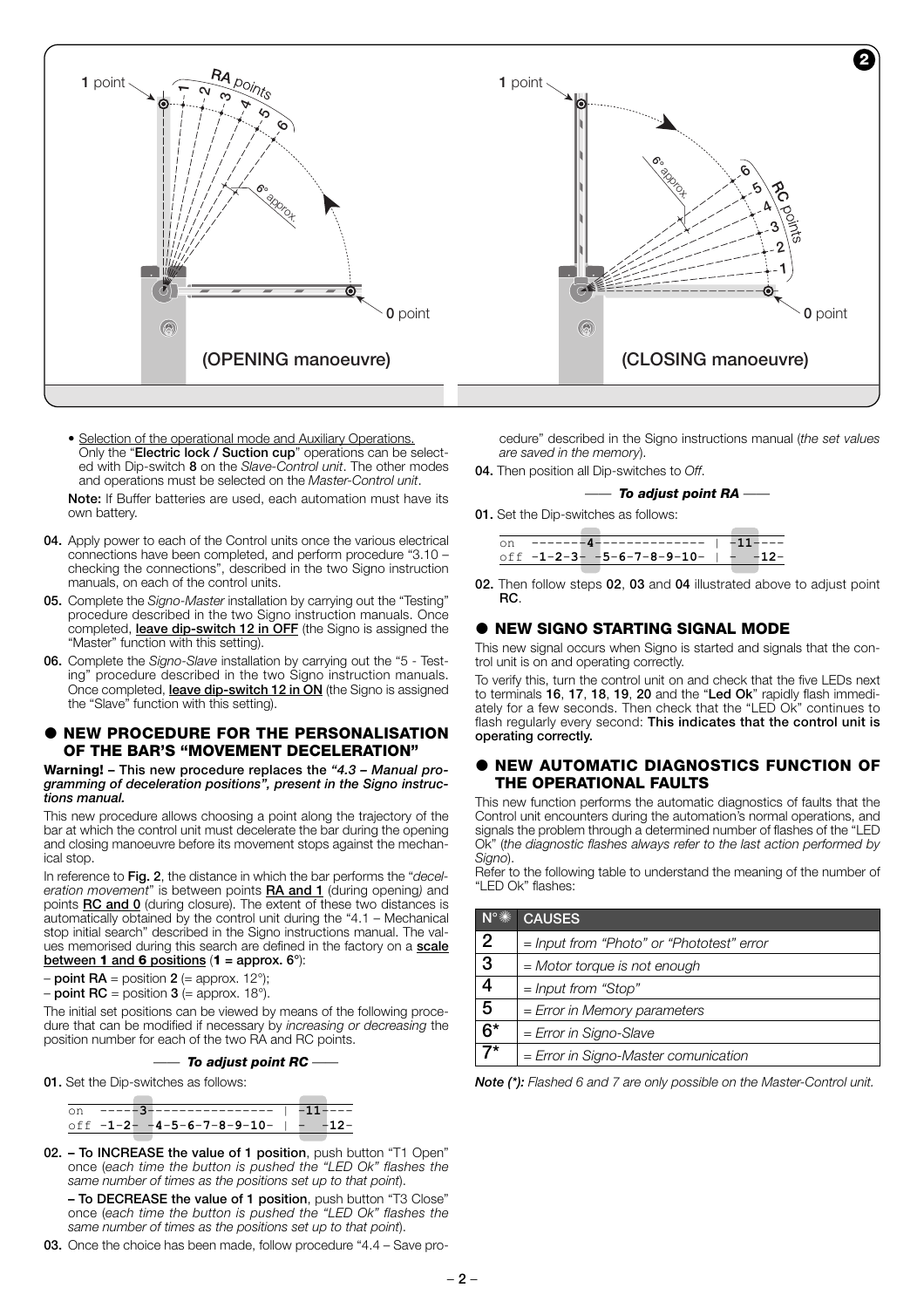# **ITALIANO**



# **Addendum al manuale Istruzioni per l'installazione e l'uso**

**Nice** 

 $C \in$ 

# **Nuove funzionalità introdotte nell'alzabarriera Signo**

**Attenzione!** – Le presenti istruzioni devono essere integrate a quelle contenute nel manuale istruzioni dell'automazione.

Questo **addendum** presenta le nuove funzionalità introdotte recentemente in tutti i modelli di alzabarriera della serie SIGNO. Le novità funzionali introdotte sono le seguenti:

- **Nuova Centrale universale, mod. SIA20**/**A.**
- **Possibilità di sincronizzare il funzionamento di due Signo fra loro (funzione Master & Slave).**
- **Nuova procedura per la personalizzazione del "movimento rallentato" dell'asta.**
- **Nuova modalità di segnalazione dell'avvenuta accensione della Signo.**
- **Nuova funzione di diagnosi automatica delle anomalie di funzionamento.**

# **NUOVA CENTRALE UNIVERSALE, mod. SIA20**/**A**

La nuova Centrale **SIA20**/**A** sostituisce la precedente SIA20, ed è unificata per tutti i modelli della linea Signo.

Dopo l'installazione, tramite la procedura di *Ricerca Automatica* dei finecorsa meccanici, la Centrale rileva e memorizza automaticamente il modello di Signo installata, senza dover effettuare ulteriori passaggi di programmazione.

## **POSSIBILITÀ DI SINCRONIZZARE IL FUNZIONA-MENTO DI DUE SIGNO FRA LORO (funzione Master & Slave)**

Questa nuova possibilità operativa permette di automatizzare un passaggio utilizzando due Signo posizionate in modo contrapposto fra loro e di movimentare le due aste in modo sincronizzato. In pratica, una delle due Signo viene programmata per svolgere il ruolo di **Master** (quella che riceve il comando *direttamente dall'utente*), mentre l'altra viene programmata per svolgere il ruolo di **Slave** (quella che riceve il comando *dalla Centrale-Master*).

- Per realizzare questo tipo di impianto, procedere nel modo seguente:
- **01.** Installare le due Signo seguendo le istruzioni contenute nel loro manuale istruzioni. **Importante! –** Nella fase di posa dei cavi elettrici, prevedere anche un cavo per collegare le due Centrali (sezione minima del cavo: 0,75 mm<sup>2</sup>).
- **02.** Collegare fra loro le due Centrali come mostra la **Fig. 1**, e cioè nel modo seguente:
	- collegare fra loro i rispettivi morsetti **9** *(0 Volt)* delle due Centrali.
	- collegare fra loro i rispettivi morsetti **15** *(Sinc)* delle due Centrali.
- **03.** Effettuare quindi gli altri collegamenti elettrici, facendo riferimento alle indicazioni contenute nel manuale istruzioni delle due Signo. In più, tenere presente le seguenti considerazioni:

### **Nella Centrale-MASTER è possibile effettuare i seguenti collegamenti e regolazioni:**

- Collegare un Lampeggiante (per l'intero impianto).
- Collegare un Elettroblocco o una Ventosa (solo per la *Signo-Master*).
- Collegare le Fotocellule, per l'intero impianto, con o senza controllo "Fototest".
- Collegare eventuali Luci di segnalazione, per l'intero impianto, ai morsetti **12** *(Sca)* e **13** *(Cor)*.
- Collegare la Luce di segnalazione manutenzione (solo per la *Signo-Master*).
- Collegare un dispositivo di sicurezza, per l'intero impianto, al morsetto **16** *(Alt)*. *Nota: Se il morsetto non viene usato deve essere collegato con un ponte elettrico al morsetto 11 (Comune).*
- Collegare una o piu Fotocellule, per l'intero impianto, al morsetto **17** *(Foto)*. *Nota: Se il morsetto non viene usato deve essere collegato con un ponte elettrico al morsetto 11 (Comune).*
- Collegare dispositivi di comando ai morsetti **18** *(Passo passo),* **19** *(Apre),* **20** *(Chiude),* per l'apertura e la chiusura delle due aste dell'impianto.
- Regolare la Forza del motoriduttore (solo per la *Signo-Master*).
- Regolare la Velocità del motoriduttore (sola per la *Signo-Master*).
- Regolare il Tempo di pausa, per l'intero impianto, fra la manovra di *Apertura* e quella di *Chiusura*.

#### **Nella Centrale-SLAVE è possibile effettuare i seguenti collegamenti e regolazioni:**

- Collegare un Lampeggiante (solo per la *Signo-Slave*).
- Collegare un Elettroblocco o una Ventosa (solo per la *Signo-Slave*). • Collegare eventuali Luci di segnalazione (solo per la *Signo-Slave*)
- ai morsetti **12** *(Sca)* e **13** *(Cor)*.
- Collegare la Luce di segnalazione manutenzione (solo per la *Signo-Slave*).
- Collegare un dispositivo di sicurezza, per l'intero impianto, al morsetto **16** *(Alt)*. *Nota: Se il morsetto non viene usato deve essere collegato con un ponte elettrico al morsetto 11 (Comune).*
- Collegare dispositivi di comando ai morsetti **18** *(Passo passo),* **19** *(Apre),* **20** *(Chiude),* solo per l'apertura e la chiusura della *Signo-Slave. Nota: I comandi vengono eseguiti solo quando l'asta della Signo-Master è chiusa.*

### **Nella Centrale-SLAVE non è possibile effettuare le seguenti operazioni:**

• Usare i morsetti **8** *(Fototest)* e **17** *(Foto)*.